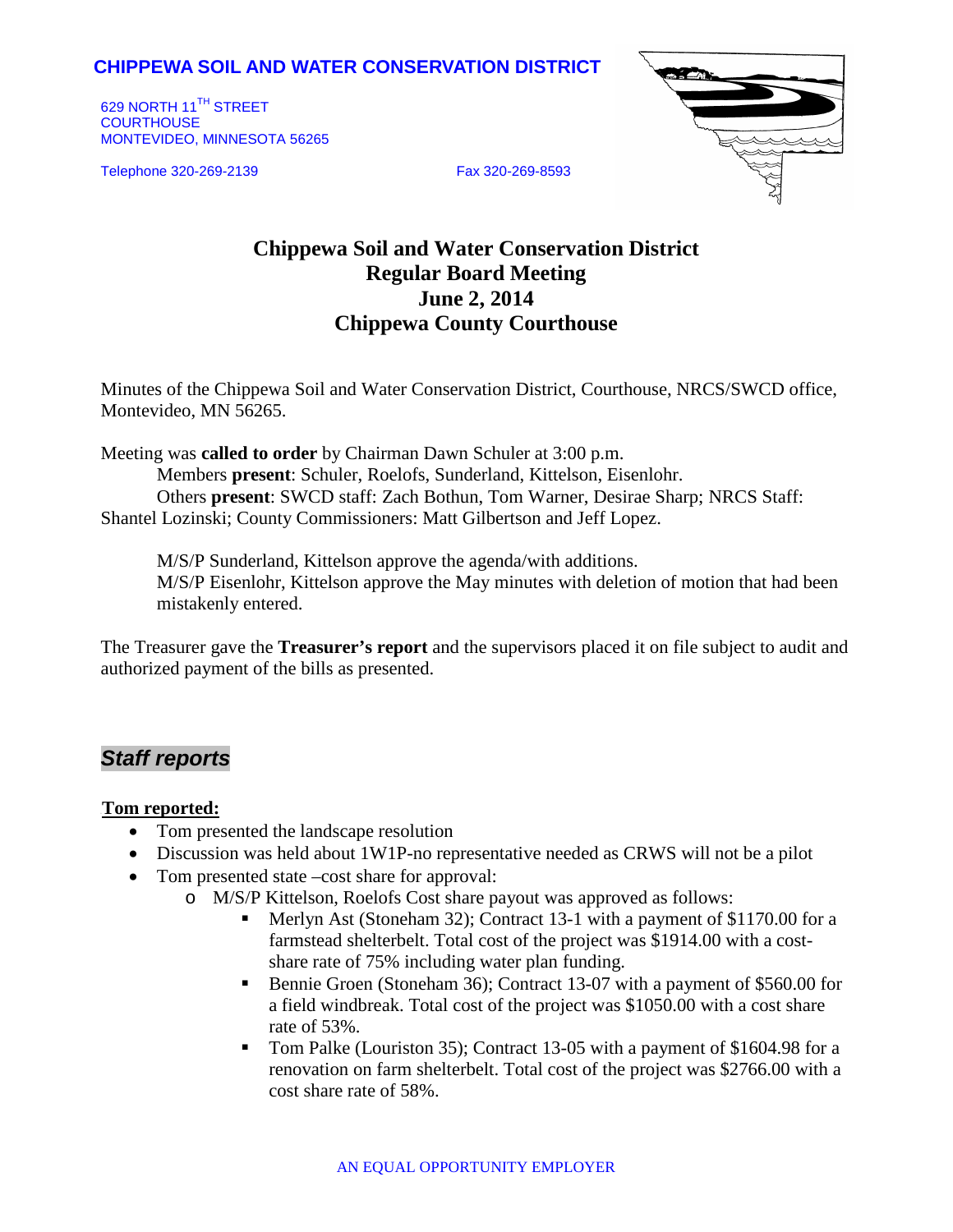## **CHIPPEWA SOIL AND WATER CONSERVATION DISTRICT**

629 NORTH 11<sup>TH</sup> STREET **COURTHOUSE** MONTEVIDEO, MINNESOTA 56265

Telephone 320-269-2139 Fax 320-269-8593



- Dan Cronen (Stoneham 14); Contract 13-08 with a payment of \$529.28 for a renovation on farm shelterbelt. Total cost of the project was \$1029.28 with a cost share rate of 51%.
- Mike Bristle (Leenthrop 26); Contract 13-06 with a payment of \$2556.16 for a farmstead shelterbelt. Total cost of the project was \$3994.00 with a cost share rate of 64%.
- M/S/P Kittelson, Roelofs Motion to agree to Walk In Access joint powers agreement with MN DNR
- Tom presented a cost share cancellation. Board recommended obtaining a signed cancellation letter to place in the file.
	- o M/S/P Sunderland, Eisenlohr Motion to accept cancellation due to land owner request for contract 13-4
- Tom presented his monthly activities: including but not limited to, tree plantings

#### **Desirae reported**:

- M/S/P Sunderland, Kittelson Approved Co-Op Credit Union paperwork to add Desirae Sharp and Tom Warner as agents with signature authority at Co-Op Credit Union
- Sharp presented that Jenn had attended the Envirothon May 19, 2014 to judge oral presentations, Jenn is looking for ideas or recommendations on how to get our teams to participate and should we focus more on getting teams going? Board would like more information on Envirothon.
- Sharp gave an update on the Women's Field Day planning
	- o Speaker, bus and meal lined up; invites & media release sent; planning for 50-60 attendees
- Sharp noted that  $5<sup>th</sup>$  grade field days was held May 28 & 30<sup>th</sup> with approximately 240 students in attendance. Suggested purchasing a water cooler for the future.
- Sharp presented the bus contract for women's field days
	- o M/S/P Sunderland, Roelofs Approve use of the accounting policy & procedures
- Sharp led discussion on the MASWCD Leadership Program. Board would like to talk about it more at July meeting.
- Sharp noted upcoming WC MASWCD Area II Meeting: June 18 @ Douglas County Public Works Building

## **Zach's report:**

• Has been busy planting trees (Chippewa Cty, Brown Cty, Sherburne Cty.) Reported about tree orders, plans & estimates, he has lined up some CRP mid-contract mowing jobs, worked on CRP letter for re-enrolling CRP and possible RIM easement,  $5<sup>th</sup>$  grade field days.

## **Shantel's Report:**

• Shantel reported about a joint teleconference with FSA on the 1026 process that was a 3 day refresher. Tom sat in on one day for his part. She has been busy working on CSP CMT interviews and processing (16 people applied), EQIP planning, and 1026 work (wetland flagging). She discussed the Women's Field Day (June 19<sup>th</sup>) plans and made the board